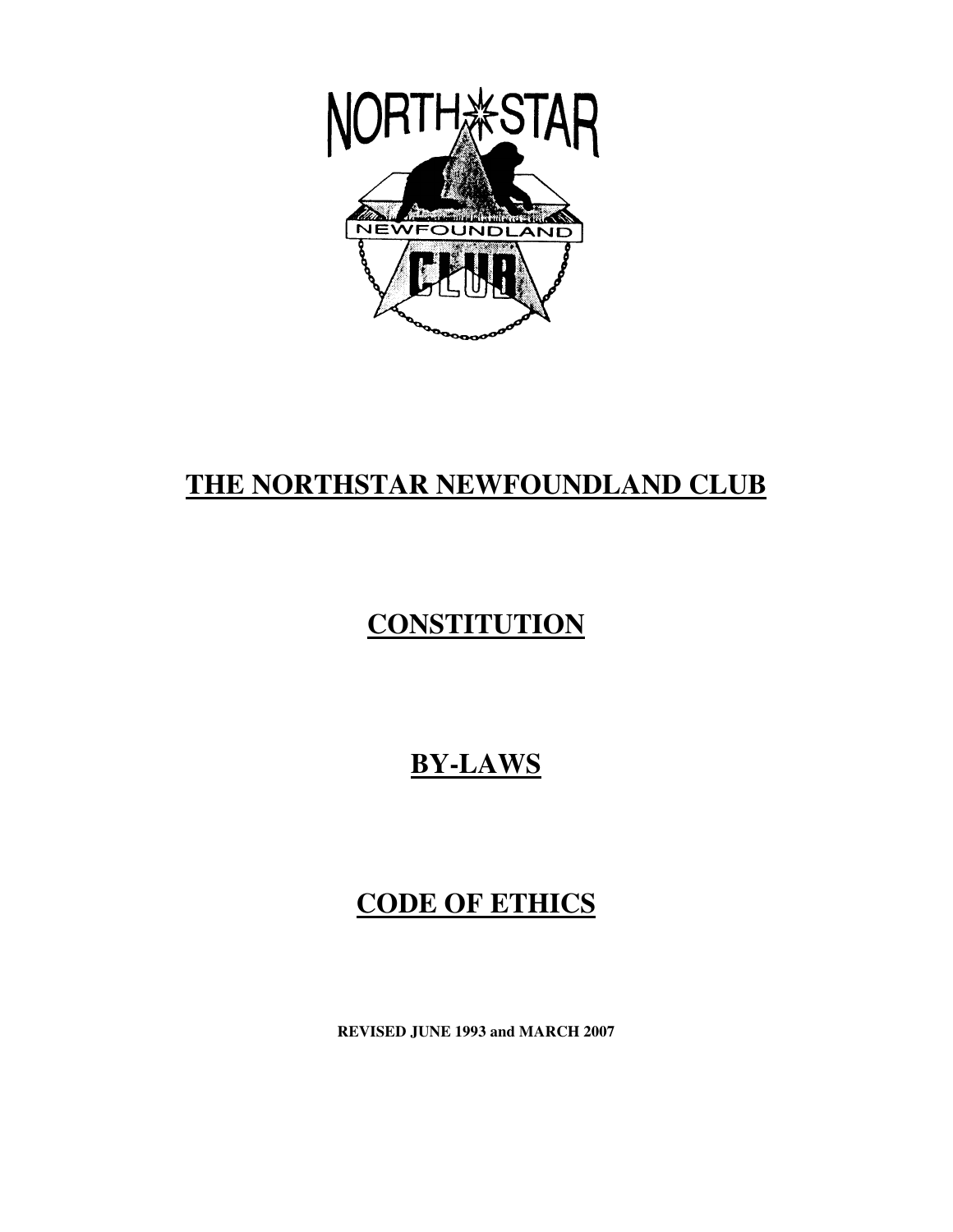## **THE NORTHSTAR NEWFOUNDLAND CLUB CONSTITUTION**

### ARTICLE I

#### NAME

The name of the Club shall be the Northstar Newfoundland Club, hereinafter referred to as the Club.

#### ARTICLE II

#### REGION

The region which the Club shall serve is limited to:

- a. The State of Minnesota
- b. The following parts of the State of Wisconsin:

The northwestern counties of Douglas, Bayfield, Washburn, Burnett, Polk, Sawyer, Rusk, Chippewa, Barron, St. Croix, Dunn, Pierce, and Eau Claire.

#### ARTICLE III

#### **OBJECTIVES**

The objectives of the Club shall be:

- a. to preserve and protect Newfoundland dogs;
- b. to endorse the standard of the breed as approved by the Newfoundland Club of America and accepted by the American Kennel Club as the only standard of excellence by which Newfoundland dogs shall be judged;
- c. to bring together, in friendly counsel, fanciers of the breed;
- d. to encourage good sportsmanship at dog shows, obedience trials, working trials, and all other competitive and non-competitive events featuring Newfoundland dogs;
- e. to work towards conducting sanctioned and licensed specialty shows, obedience trials, and working trials under the rules of the Newfoundland Club of America and the American Kennel Club